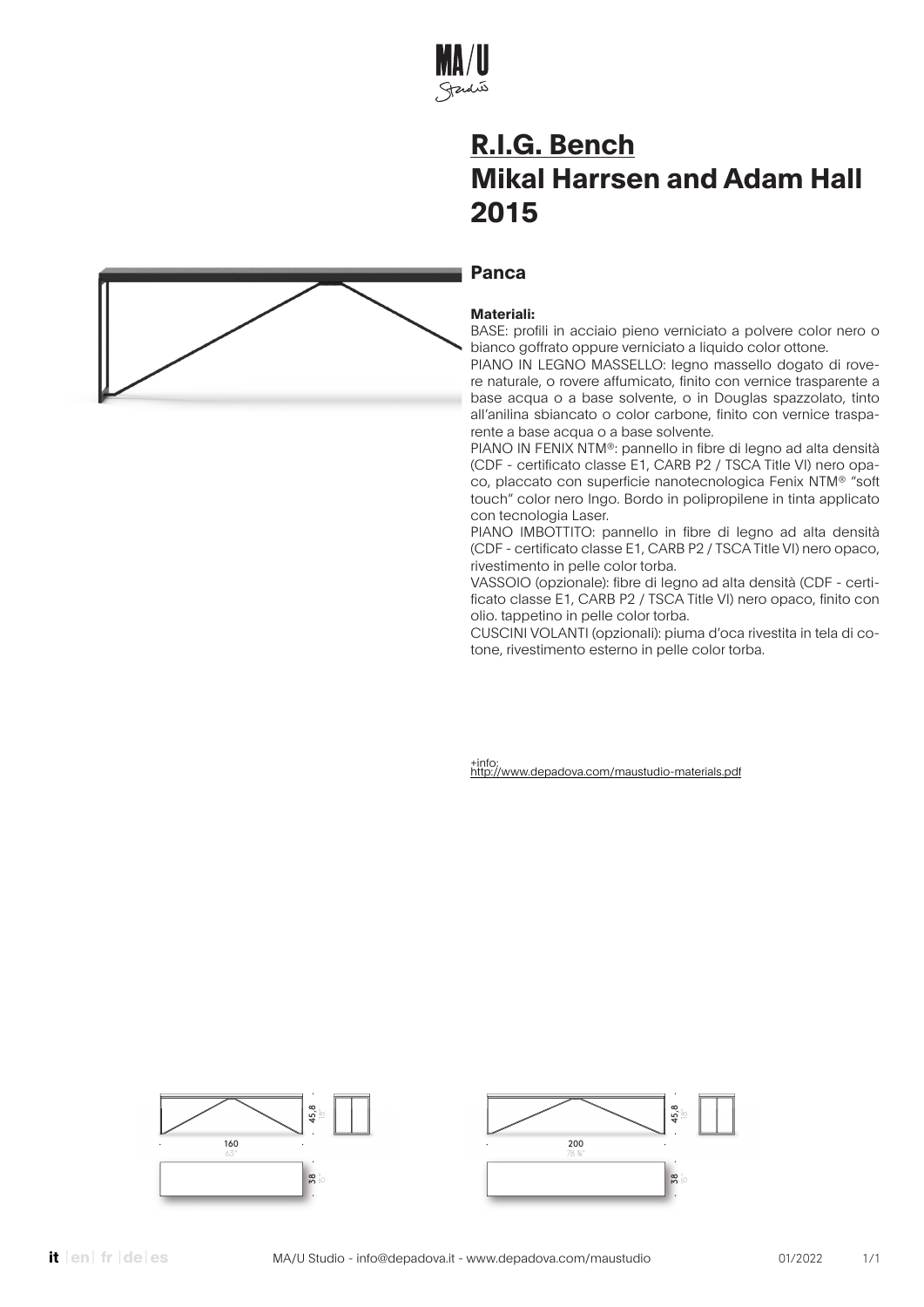

### **Bench**



BASE: profiles in solid steel, powder-coated (embossed black or white) or liquid painted (brass).

TOP IN SOLID WOOD: in slatted solid natural or smoked oak, finished with transparent water-based or solvent-based coating; or in brushed, aniline-dyed Douglas wood, bleached or charcoal-coloured, finished with transparent water-based or solvent-based coating.

TOP IN FENIX NTM®: matt black high-density wood fibres panels (CDF - class E1, CARB P2 /TSCA Title VI certified), coated in "soft touch" Fenix NTM® (nanotechnology surface) in Ingo black. Dyed edge in polypropylene, welded with laser technique.

PADDED TOP: high-density matt black wood fibres panels (CDF - class E1, CARB P2 / TSCA Title VI certified), coated in leather in Torba colour.

TRAY (optional): high-density matt black wood fibres panels (CDF - class E1, CARB P2 / TSCA Title VI certified), finished with oil. Leather mat, in Torba colour.

LOOSE CUSHIONS (optional): goose down covered with cotton cloth. External leather cover in Torba colour.

+info: http://www.depadova.com/maustudio-materials.pdf





**it en**| **fr** |**de**| **es**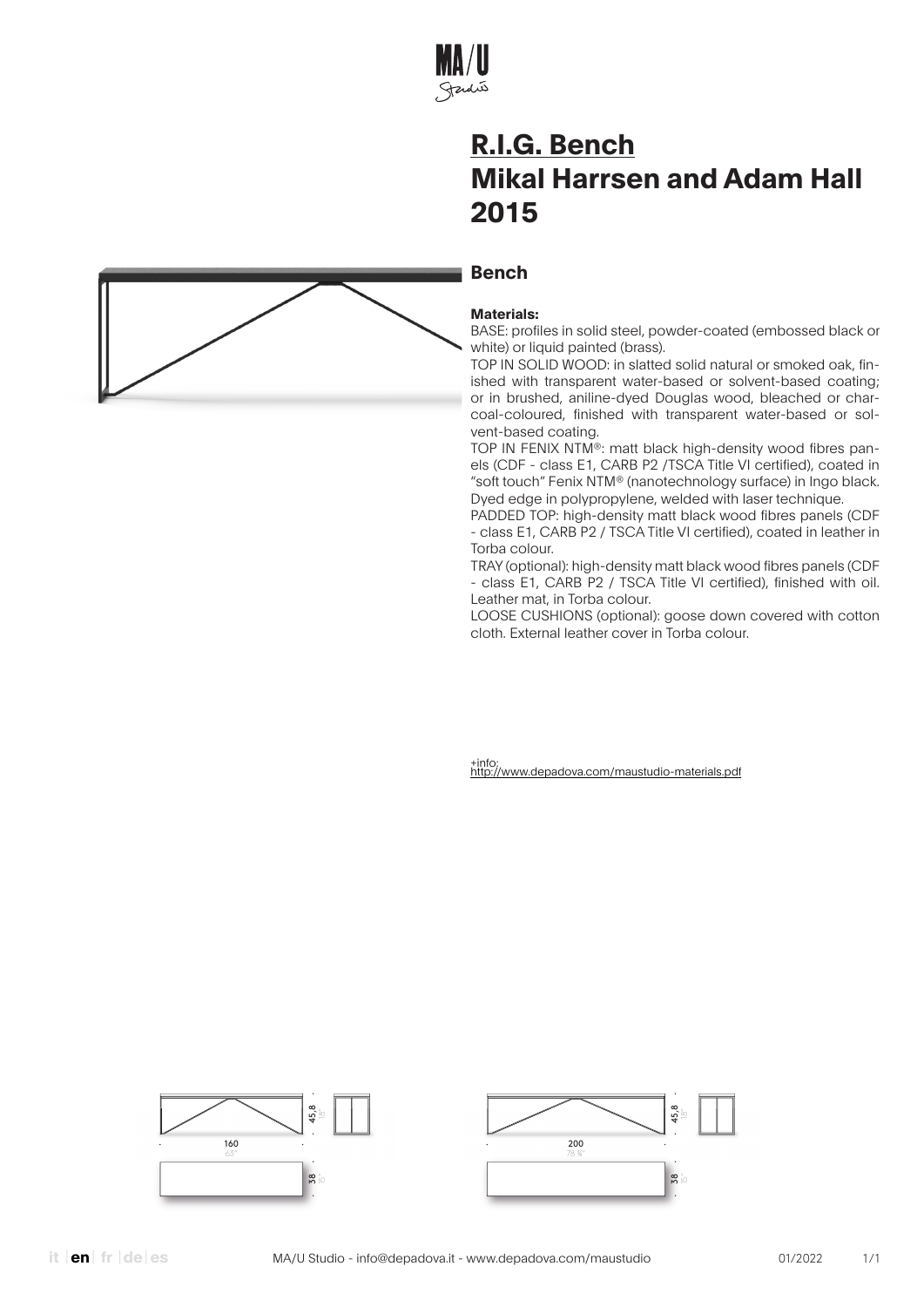

#### **Banc**



BASE: profilés en acier plein peint à poudre couleur noir ou blanc gaufré ou laqué liquide couleur laiton.

DESSUS EN BOIS MASSIF: bois massif latté en chêne naturel ou chêne fumé, fini avec peinture transparente à l'eau ou à base de solvant, ou plaqué en Douglas brossé, teinté à l'aniline blanchie ou couleur charbon, fini avec peinture transparente à l'eau ou à base de solvant.

DESSUS EN FENIX NTM®: panneau en fibres de bois à haute densité (CDF - certifié classe E1, CARB P2 / TSCA Title VI) noir mat, plaqué avec surface nanotechnologique Fenix NTM® "soft touch" couleur noir Ingo. Chant en polypropylène de la même couleur appliqué avec technologie Laser.

DESSUS REMBOURRÉ: panneau en fibres de bois à haute densité (CDF - certifié classe E1, CARB P2 / TSCA Title VI) noir mat, revêtement en cuir couleur tourbe.

PLATEAU (option): fibres de bois à haute densité (CDF - certifié classe E1, CARB P2 / TSCA Title VI) noir mat, fin à l'huile. Petit tapis en cuir couleur tourbe.

COUSSINS AMOVIBLES (options): plume d'oie revêtue en toile de coton, revêtement externe en cuir couleur tourbe.



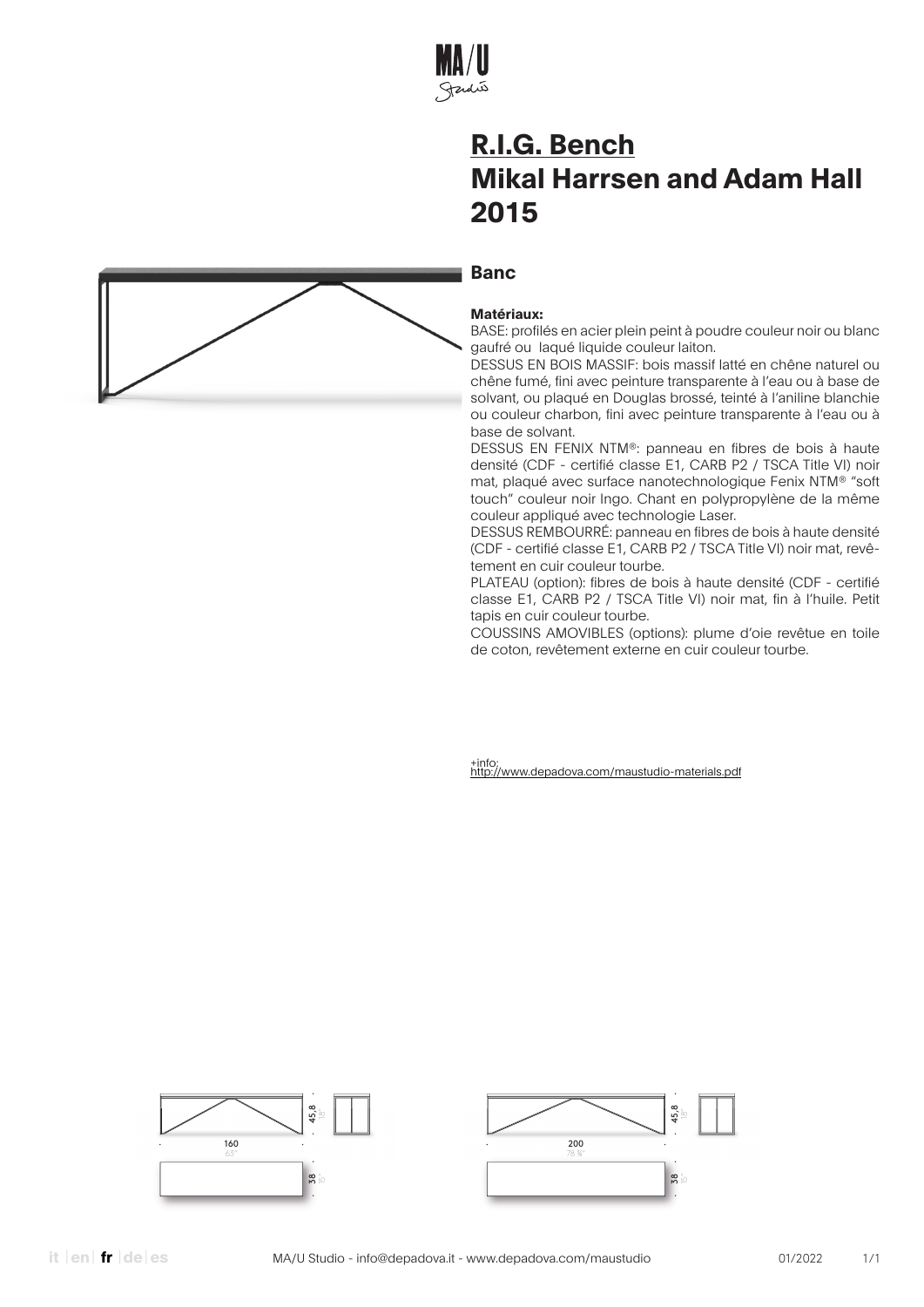

### **Sitzbank**

#### **Materialien:**

UNTERGESTELL: Profile aus massivem Stahl, pulverlackiert (schwarz oder weiß gaufriert) oder nasslackiert (Messing).

SITZFLÄCHE AUS MASSIVHOLZ: aus massivem Natureichenholz mit Leisten, oder Räuchereiche, mit transparentem Lack auf Wasser- oder Lösungsmittelbasis als Endbehandlung; oder aus gebürstetem, anilingefärbtem Holz Douglas, gebleicht oder kohlenschwarz gefärbt, mit transparentem Lack auf Wasser- oder Lösungsmittelbasis als Endbehandlung.

SITZFLÄCHE AUS FENIX NTM®: Paneel aus kompakt verdichteter, matt schwarz eingefärbter Faserplatte (CDF - zertifiziert Klasse E1, CARB P2 / TSCA Title VI), beschichtet mit schwarzer nanotechnologischer Oberfläche Fenix NTM® "soft touch", Farbe schwarz Ingo. Mit Lasertechnik angesetzte Kanten aus Polypropylen in Ausführung.

GEPOLSTERTE SITZFLÄCHE: Paneel aus kompakt verdichteter, matt schwarz eingefärbter Faserplatte (CDF - zertifiziert Klasse E1, CARB P2 / TSCA Title VI), Bezug aus Leder in der Farbe Torba. TABLETT (optional): hochverdichtete Holzfaserplatte (CDF - Klasse E1, CARB P2 / TSCA Title VI zertifiziert), matt schwarz, behandelt mit Öl. Matte aus Leder, Farbe Torba.

LOSE KISSEN (optional): Gänsedaunen mit Überzug aus Baumwollgewebe, äußerer Lederbezug in der Farbe Torba.